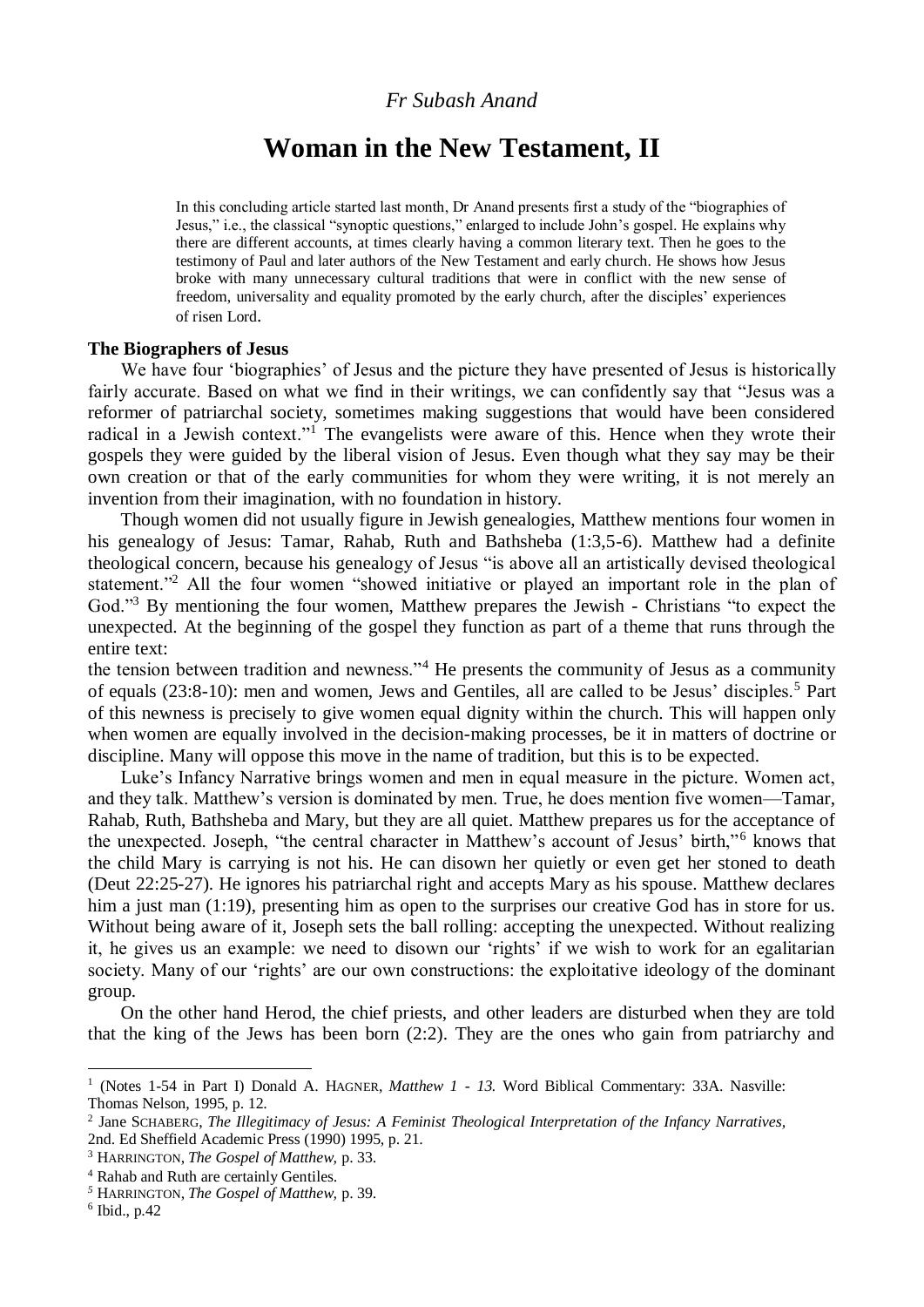hierarchy. Herod pretends to be eager to visit Jesus. The chief priests and other leaders disappear from the scene. The wise men (*magoi*) from the East have two surprises: they do not find the future king of Israel in a palace but in an ordinary house (2:11), and they are told to return home by a new route (2:12). The Magi "originally referred to a caste of Persian priests with special claims to interpret dreams."<sup>7</sup> In Matthew's Infancy Narrative, God communicates his wishes through dreams (1:20; 2:12,13,19,22). Thus, we may say that the wisdom of the Magi was precisely in their ability to know and accept God's will, however strange it may seem to them. They are open to the new possibilities, seeing in them the challenges God offers God's children, the God who is "active unobtrusively and ambiguously behind the scenes."<sup>8</sup>

Matthew (1:18-23) and Luke (1:34-35) tell us that Jesus was born from a virgin mother. I believe the claim of virginal birth shakes the very foundations of a patriarchal culture. In a patriarchal society, a woman finds her fulfilment in marriage and childbearing, that too understood primarily in terms of mothering a son. That is her greatest honour (Jn 2:1). The evangelists present to us a woman who attained the highest honour marked out for her in her society without depending on man. In and through her, God "has shown strength with his arm, he has scattered the proud in the imagination of their hearts; he has put down the mighty from their thrones, and exalted those of low degree" (Lk 1:51-52). Mary proclaims to us that for women to find their highest fulfilment must be aware of their strength. She proclaims something more: humans attain their highest fulfilment, their highest honour, in submitting themselves to God, because for God nothing is impossible (Lk 1:37). Luke and John give a special place to women in their narrative. There seem to be some historical resions for this.

Apparently, various  $1<sup>st</sup>$  century churches struggled with the teaching of Jesus, Paul, and others about the new role's women could assume in the Christian community. This can be inferred from the fact that when the third and fourth evangelists set down their gospels in the last quarter of the first century they felt it important to stress the new roles of women and the equality of women with men as objects of God's grace and gracious endowments.<sup>9</sup>

Luke is the evangelist of women.<sup>10</sup> In his infancy narrates besides Elizabeth and Anna, Mary is a very active figure. She does a lot of talking, and even recites a hymn of praise and thanksgiving. Her husband is totally silent. She is portrayed as the Ark of the Covenant—a thought that would sound blasphemous to traditional Jews.<sup>11</sup> A woman could never come anywhere near the Ark of the Covenant, much be portrayed as its symbol. In the Palestinian society of her time, "as a young girl, Mary would not normally have left her home without accompaniment—either to browse in her own hometown or (especially!) to travel some seventy miles to the hill country around Jerusalem. Until she entered the bridal chamber, a girl lived in seclusion in her home."<sup>12</sup> She had to present her husband virgin soil for his seed—even if he himself was not a virgin.

In the past we have heard many speak of Mary as a model of faith, obedience and humility. This sort of discourse has been very handy for patriarchs and hierarchs. We need to note that Mary does not accept what the angel tells her without raising a question. She does not blindly submit to the expectations of her community, but daringly goes out of her house and travels quite a distance to meet Elizabeth. She is deeply conscious of the wonders God has done for her, and says so quite audibly. She thus presents us a new approach to faith, obedience and humility. She is also a mighty prophet, proclaiming the new order that God is about to usher in. She proclaims her faith in that God who, on the one hand, has regarded the low estate of his handmaiden, exalted those of low degree; and filled the hungry with good things; and who, on the other hand, has scattered the proud,

<sup>7</sup> BORING, "The Gospel of Matthew," p. 143b.

<sup>8</sup> WITHERINGTON, "Women: New Testament," p. 959b.

<sup>9</sup> Joseph A. FITZMYER*, Gospel of Luke,* AB: 28 & 28A. New York: Doubleday, 1985, pp. 191-2.

<sup>10</sup> Subhash ANAND, "Mary: The Ark of the Covenant," *Vidyajyoti Journal of Theological Reflection,* 77 (2013), pp. 269- 91.

<sup>11</sup> Joel B. GREEN, *The Gospel of Luke,* NICNT. Grand Rapids B. Eerdmans, 1997, pp. 94-5.

<sup>12</sup> "FITZMYER, *Gospel of Luke,* p. 1061.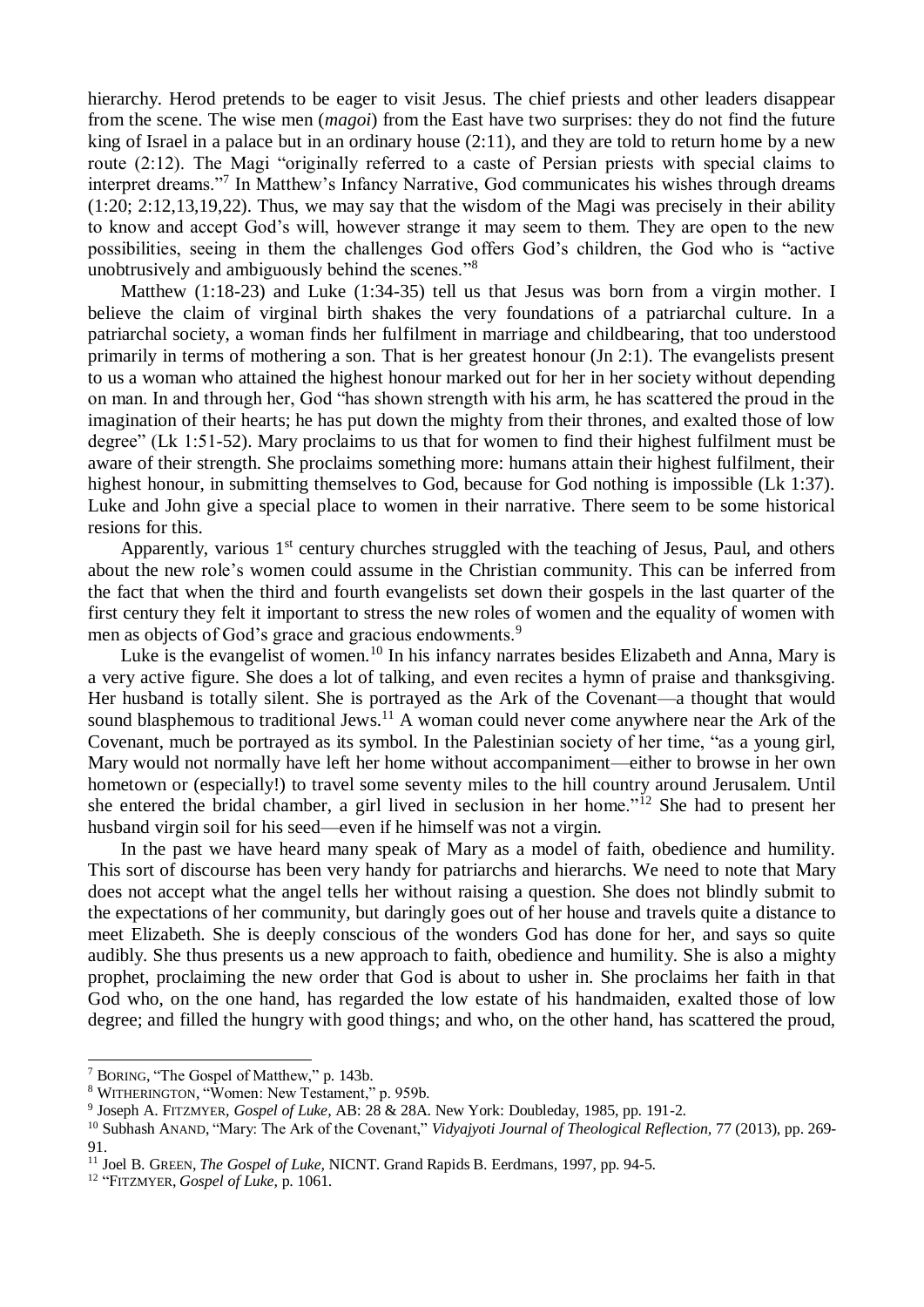put down the mighty from their thrones, and sent away the rich empty (Lk 1:46-55).

The Lucan concern for women is also noticeable in the life and ministry of the Lukan Jesus: he is keen to give equal importance to men and women. Luke begins with two annunciations, one to Zachary (1:5-22), and the other to Mary (1:26-38). After his birth Jesus is recognized by Simeon and Anna (2:25,36). Jesus was moved with compassion for the centurion whose servant was sick, and for the widow of Naim who lost her son (7:1-17). He told the widow of Naim not to weep for her son, but he himself wept over Jerusalem (7:13; 19:41). He was at home with a Pharisee and also with Martha and Mary (7:36; 10:38). He is praised by a woman who is taken up by his preaching (11:27). He healed a cripple woman and a man with dropsy on the Sabbath (13:10-17; 14:1 -6). On his way to Calvary, he accepted support from Simon of Cyrene and compassion from the women of Jerusalem (23:26,28).

In his parables, the Lucan Jesus gives equal importance to women and men. He compared the Kingdom of God to a man sowing a seed, and to a woman putting some leaven in the dough (13:18- 21). The latter parable is found only in Luke. When the end comes, there will be two men in one bed, and two women at one mill (17:35-36). In teaching us the need to persevere in prayer Jesus gives the example of a man who keeps on knocking on the door of his friend to get the bread he needs, and of a widow who kept on coming to a judge to get justice against her adversary (11:5-8; 18:1 -8).

Jesus portrayed God as the shepherd who goes in search of his lost sheep, and also as a woman who sweeps her house to find her lost coin (15:3-10). On finding what was lost, both have a celebration. In describing the invitation to the celebration, Luke composes his text with great mastery. Both call their friends and neighbours: the man calls his male friends and male neighbours; the woman calls her female friends and neighbours. In the Greek text, "*tous philous kai tous geitonas... tas philas kai geitonas*," we have the article *("tous"),* even though it could function for both the nouns. But *geitôn* is common gender, and Luke wants to make sure the reader gets his point: the shepherd called his male neighbours, while the woman invites her woman friends. The two genders are represented equally in the parable.

A feminist reader may draw my attention to something that may escape a male reader and yet may not be without some significance. The man went in search of the lost sheep **(***probaton*: neuter), while the woman in search of the lost coin *(drakhma:* feminine). There was a time when the drachma had a high purchasing power, "enough to buy a sheep, or the equivalent of day's wage. In the days of Nero, however, the *denarius* replaced the *drachma,* which equaled it."<sup>13</sup> Nero had brought down value of *denarius* (Latin) from about eighteen cents to about eight cents.<sup>14</sup> Luke wrote after the death of the Nero. In 20:24, he uses *dçnarion* (Greek, neuter). Had he done so also in 15:8-9, not only would his text make more sense to his readers, but also bring out better the poverty of the woman, who lost the *drakhma.* Hence the use of a feminine noun may not be without some reason: the parable of the lost coin is totally peopled with females!<sup>15</sup>

The Johannine Jesus makes his first public manifestation urged by a woman, even though his hour had not yet arrived (2:4). Using water as a symbol, he had a long discourse with a Pharisee and with a Samaritan woman (3:1-21; 4:2-27). He presents the Samaritan woman as a missionary: many Samaritans believe because of her testimony (4:39). He defends the woman accused of adultery, subtly suggesting that his accusers were equally guilty of the same crime (8:7). He shatters the patriarchal pride of some of his hearers by telling them that they were illegitimate children (8:40). In urging his disciples to draw life from him, Jesus compares himself to a vine and the disciples as its branches (Jn 15:1-7).

The metaphor of the vine suggests a radically non-hierarchical model for the church... no

<sup>&</sup>lt;sup>13</sup> Walter BAUER, A Greek-English Lexicon of the New Testament and Other Early Christian Literature, 2<sup>nd</sup> ed. revised and augmented by F. Wilbur Gingrich *&* Frederick W. Danker. University of Chicago Press, 1979, p. 179a.

<sup>14</sup> If Luke wanted to balance the two parables fully, he could have used *annos* (masculine)—lamb—in place of *probaton.* The little lamb would also be symbolic of Luke's special concern for the weaker sections of his society.  $15$  O'DAY, "The Gospel of John," p. 760.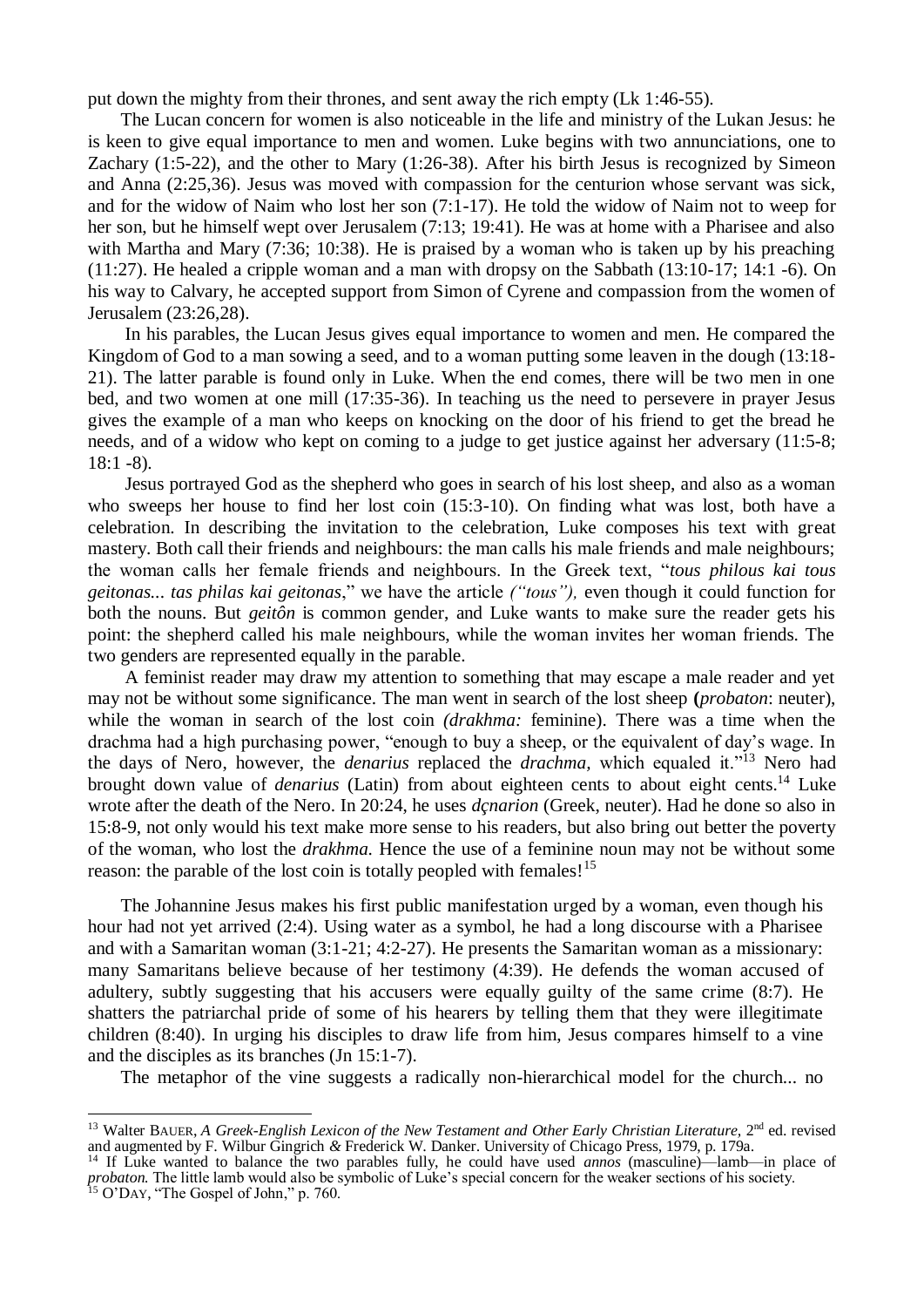branch has pride of place; no branch can claim precedence or privilege over any other... There is neither status nor rank among the branches. Hierarchy among the branches is precluded, because all members grow out of the one central vine and are tended equally by the one gardener.<sup>16</sup>

Paul had explained this approach in his first letter to the Corinthians. One of the reasons for tensions within this community was that some were claiming to be superior to others because they thought that the gifts given to them were of a higher nature (12:1-31). He then tells them what really makes them great: love for one another. Without this gift all other gifts are useless (13:1-3). The Lord gives many gifts to this church "but the greatest of these is love" (1:13). It is precisely the characteristic of love that it discounts hierarchy. Within the Trinity, Who is Love itself and the source of love, there is the perfect communion precisely because there is no hierarchy.

All the four evangelists tell us that some women were witnesses to the crucifixion of Jesus. The synoptics tell us that they stood at some distance (Mt 27:55; Mk 15:40; Lk 23:49), While John says they were close to the cross of Jesus (19:25). The Twelve are nowhere in the picture.<sup>17</sup> "As we see, in this most arduous test of faith and fidelity the women proved stronger than the apostles. In this moment of danger, those who love much succeed in overcoming their fear."<sup>18</sup> While there is "an almost total discrepancy" in the accounts of Jesus' resurrection, <sup>19</sup> yet on one point there appears to be total agreement: women are the first witnesses of the Risen Lord (Mt 28:1-10; Mk 19:9; Lk 24:1-10; Jn 20:1-18). It is they who are "the first ones to receive the angelic account of Jesus' resurrection and commission to go and tell the male disciples of this event."<sup>20</sup> This "means that women were welcomed into the innermost circle of his friends, something that indeed signalled a new shift." $^{21}$ 

This unanimity of the gospels points to a tradition that was so well known that the evangelists just could not ignore it. That tradition itself could not have been the construction of the early Christians, who were largely of Jewish origins. They would not have chosen women to be the first witnesses and messengers of Jesus' resurrection, had it not been for some compelling historical fact. But as it so often happens, the male disciples, either due to their foolishness or their arrogance or to both, refused to believe those first witnesses just because they happened to be women (Mk 16:11, Lk 24:11). Consequently, when we have a list of the official witnesses of Jesus' resurrection, women are not even mentioned (1 Cor 15:3-8). This is also because in the legal process women and slaves could not appear as witnesses.<sup>22</sup> In like manner the Jewish Christians could not think of women as priests, because "no women ever held a place among the Israelite clergy."<sup>23</sup> The exclusion of women from presiding at worship may imply the acceptance of a cultural patriarchal framework and not the consequence of sound theological reflection, much less of critical biblical exegesis.

## **The Pharisee from Tarsus**<sup>24</sup>

If we do not read the writings of Paul carefully we may get the impression that Paul too was a patriarchal thinker and an irreformable misogynist. "No NT writer has been more criticized for his

<u>.</u>

<sup>&</sup>lt;sup>16</sup> It has been presumed by many that the disciple whom Jesus loved, and who was with the women near the cross of Jesus, was John, one of the twelve apostles. However, not all scholars are agreed on this (See BROWN, *The Gospel according to St. John,* pp. xciii-xcviii). I too am not inclined to accept that John, the son of Zebedee, was the beloved disciple, who is presented as the author of the fourth Gospel, above all because, as modern exegetes note, "the developments of Christology and the realized eschatology of the Fourth Gospel are well beyond what would be likely for a Galilean fisherman" (Pheme PERKINS, "The Gospel according to John", *NJBC,* pp. 942-985, here p. 947a).

<sup>17</sup> JOHN PAUL II, *Mulieris Dignitatem* (15 August 1988), no. 15.

<sup>18</sup> CROSSAN, *The Historical Jesus*:, *p. 395*

<sup>&</sup>lt;sup>19</sup> SCHOLER, "Women", p. 883b.

<sup>&</sup>lt;sup>20</sup> BENEDICT XVI (in conversation with Peter Seewald), *Light of the World: The Pope, the Church*. San Francisco: Ignatius Press, 2010, p. 160.

<sup>21</sup> Roland de VAUX, *Ancient Israel.* London: Darton, Longman & Todd: 1961, p. 156.

<sup>&</sup>lt;sup>22</sup> *Ibid.*, p. 384.

<sup>23</sup> C.S. KEENER, "Man and Woman," in GF. Hawthorne, R.P. Martin & D.G Reid, *Dictionary of Paul and His Letters.* Illinois: Inter-Varsity Press, 1993, pp. 583b-592b, here p. 583b.

 $24$  Paul is the earliest written source about the traditions of Christian origins.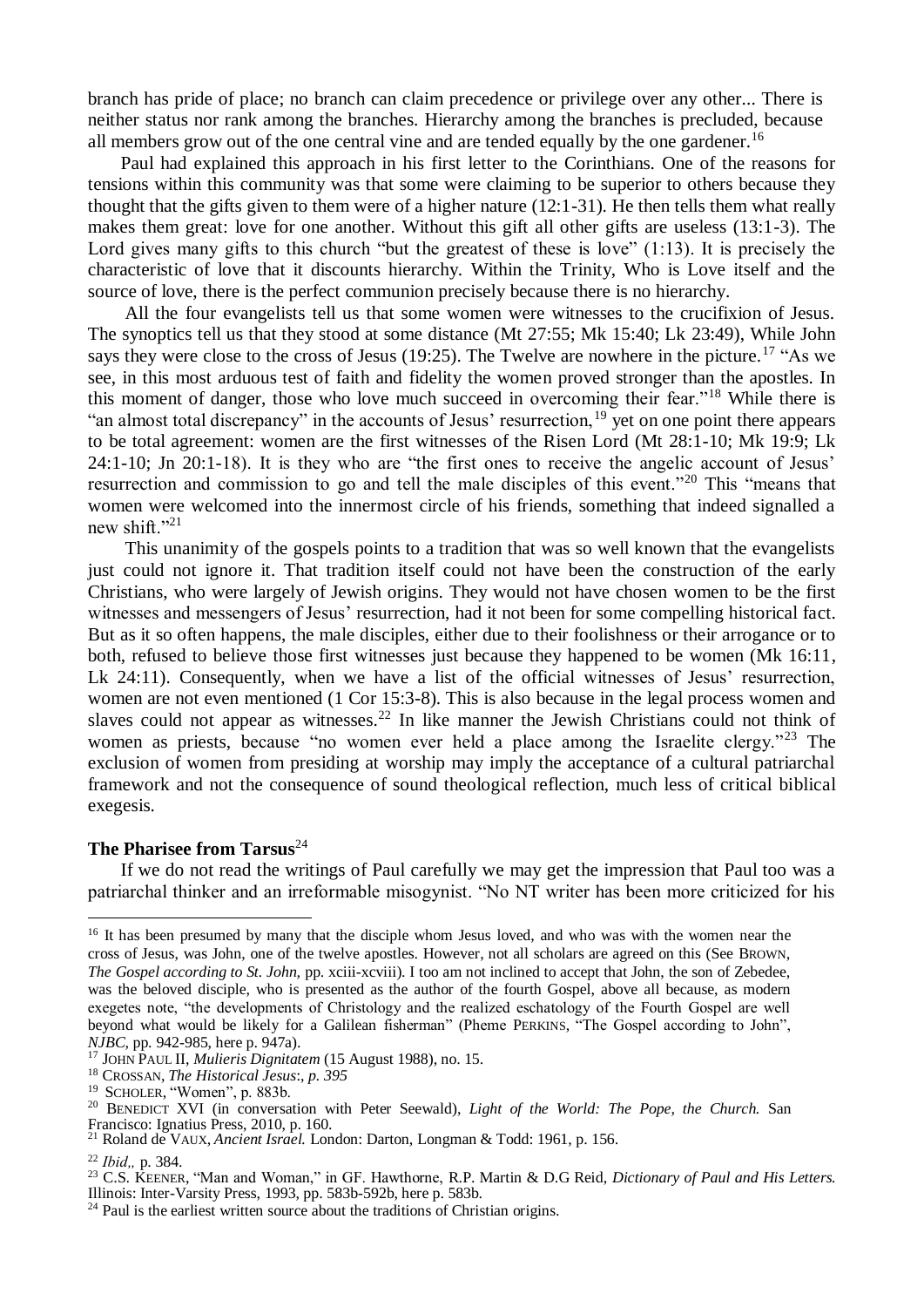allegedly negative portrayal of women than the apostle Paul." He gives the impression that he still holds the Old Testament view about adultery: a married woman is always guilty of adultery if she is involved in an extramarital relation; but a married man can get away if his partner is not married.

Thus a married woman is bound by law to her husband as long as he lives; but if her husband dies she is discharged from the law concerning the husband. Accordingly, she will be called an adulteress if she lives with another man while her husband is alive. But if her husband dies she is free from that law, and if she marries another man she is not an adulteress (Rom 7.2-3).

Paul says this to explain how a Christian belongs to Jesus, and ought to remain loyal to him. On the other hand, husband and wife have an equal right and obligation with regard to intercourse "The husband should give to his wife her conjugal rights, and likewise the wife to her husband. For the wife does not rule over her own body, but the husband does; likewise, the husband does not rule over his own body, but the wife does" (1 Cor 7.3-4). Thus, within the most intimate sphere of marriage, husband and wife are equal— not all patriarchs would concede this.<sup>25</sup> Paul even gives the unbelieving wife a privilege: if she wishes to continue living with her believing husband, he may not divorce her (v. 12).

In 1 Cor 11.3-16 we have the impression that Paul is too harsh and oppressive with regard to the way women should dress up for worship.<sup>26</sup> It was then believed that woman's hair was a distraction and even a source of temptation for men. Granted, it was men's problem, but the society then laid down that when coming for worship women should cover their heads. Paul believes that during worship we need to help each other to enter an atmosphere of prayer. We can share Paul's concern, though we may not agree with his solution or with the reasons given to back it. Paul also maintains that the story of Genesis is literally true: "For man was not made from woman, but woman from man. Neither was man created for woman, but woman for man." (vv. 8-9). Though in principle, women may attend the community worship with heads uncovered; they're so doing may bring about some division in the community, as all may-not be ready for such a move. Here some woman may even insist: "All things are lawful for me!" Paul would reply: "[I agree] but not all things are helpful... [hence] I will not be enslaved by anything... [because] not all things build up" (6:12; 10:23). Paul's intention is not to limit women's freedom as such. He believes that prophets are second only to apostles (12:28), and he accepts women prophesying in the church (11:5).

In Eph 5:22-33, the writer admonishes women to submit to their husbands.<sup>27</sup> Here we need to take the text in its totality. First, the husband is expected to love his wife as Jesus loved his Church: like Jesus he too should be prepared to lay down his life for his wife (v.25). The love Jesus has for his Church is liberative: Jesus sets her free from all bonds of oppression so "that he might present the church to himself in splendour, without spot or wrinkle or any such thing, that she might be holy and without blemish" (v.27). Second, for the sake of his wife the husband should be prepared to give up all other human relations (v.31). Or to put it differently, a man is expected to love his wife more than all his other relatives. It is within this frame of love that the submission expected of women has to be understood. Third, on her part, a woman must submit to her husband 'as to the Lord' (v.22), 'and as is fitting in the Lord' (Col 3:18). These qualifying words are significant: what is expected of a wife is not servile obedience but religious respect.

In discussing Paul's attitude towards women and their role in the Church, Rom 16.1-16 is a very significant text. He begins by naming Phoebe, who is a deaconess (*diakonos*, v. 1) and patroness *(prostatis, v.2)* of many.<sup>28</sup> The latter is not merely a polite compliment, but indicates "a

<u>.</u>

<sup>&</sup>lt;sup>25</sup> This "is one of the most difficult passages in the entire letter... [It] is so problematic and employs much vocabulary that is not used elsewhere in Paul's undisputed letters" that some think it is not authentic (Raymond F. COLLINS, *First Corinthians,* SP: 7, Collegeville (Minn): Liturgical Press, 1999, p. 393).

<sup>&</sup>lt;sup>26</sup> I have, on purpose, used 'the writer' and not 'Paul'. Many modem scholars do not consider the Letter to the Ephesians and the Letter to the Colossians authentically Pauline. See Maurya P. HORGAN, "The Letter to the Colossians", *NJBC,* pp. 876-882, here p. 877b; Paul J. KOBELSKI, "The Letter to the Ephesians", Ibid., pp. 883-890, here pp. 883b-884a.

<sup>27</sup> Paul uses *diakonos,* a common gender term, as *diakonissa* would emerge only in the Patristic period. See Joseph J. FITZMYER, *Romans,* AB: 6, New York: Doubleday, 1993, p. 731.

<sup>28</sup> Idem.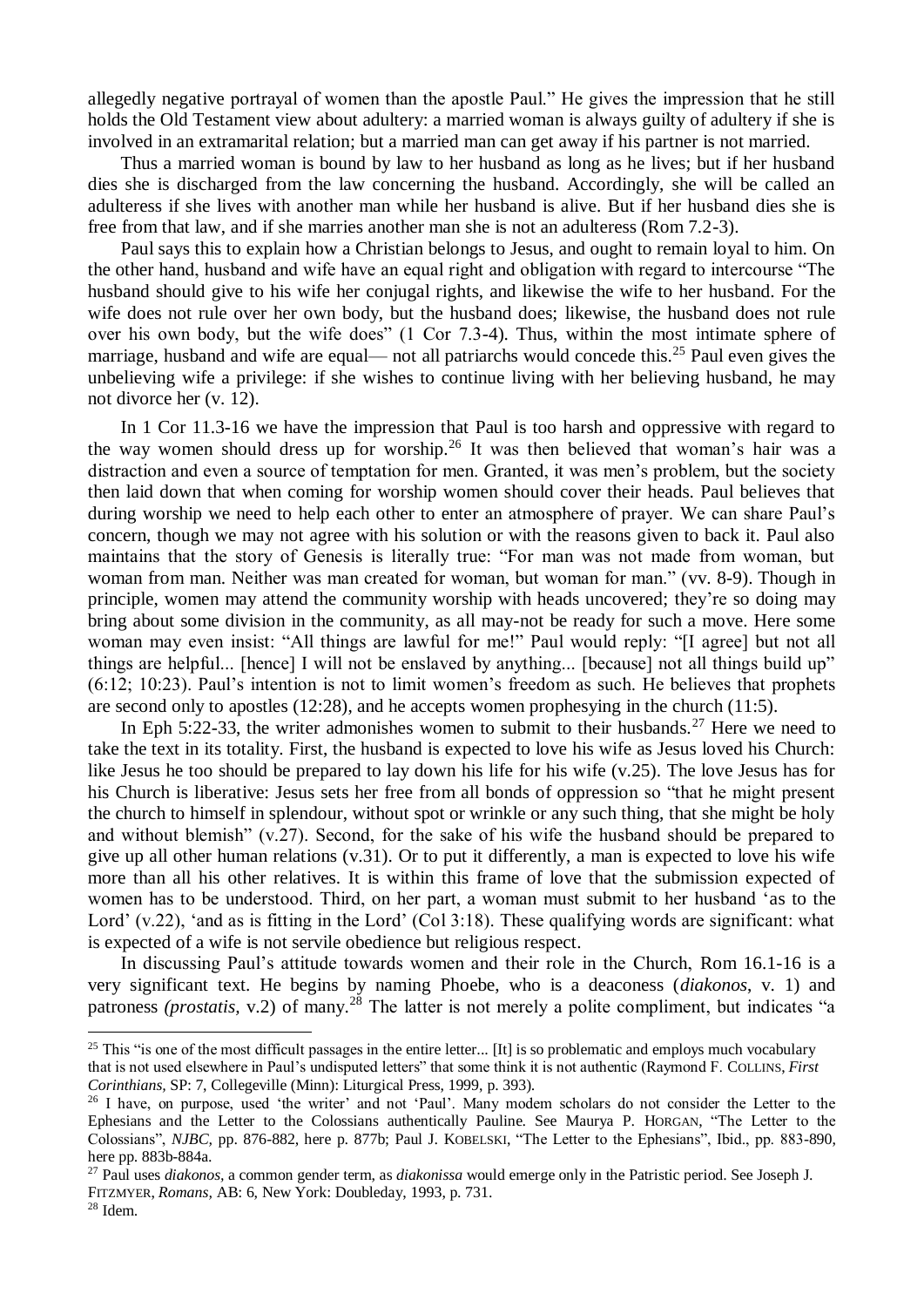person of prominence in the ancient Greco-Roman world."<sup>29</sup> Paul acknowledges his indebtedness to her. He then mentions seven women and five men "as active in the service of the gospel."<sup>30</sup> This fact "may indicate his sensitivity to the opposition women undoubtedly faced for their ministry in some quarters."<sup>31</sup> Among the women mentioned, we have Junias, who was a person "of note among the apostles" (v.7). The church Fathers took this name to mean a woman. Starting from the  $13<sup>th</sup>$ century, scholars began to propose that it indicated a male.<sup>32</sup> This "proposal rests on the assumption that a woman could not be an apostle, rather than on any evidence inherent in the text itself."<sup>33</sup> Paul names his female fellow-workers or women who lead the houses churches in other texts too (Phil 4:2-3; Col4:15; 2Tim4:21; Phlm 2).

There are two texts that give the impression that Paul curtails the ministry of women in the church. He even tells them to be silent in the churches, and if they have some questions to ask they should do so through their husbands (1 Cor 14:33-35). Some scholars think that these lines are taken from a letter addressed to Paul, to which he is responding in vv. 36f. Others take them as an interpolation. Some others maintain that they are a digression dealing with a specific problem, and Paul "was fond of digressions."<sup>34</sup> We find a similar admonition to women in 1 Tim 2:9-14: they are expected to be submissive and quiet in the church; and they will find salvation through childbearing. Paul seems to have forgotten what he wrote elsewhere: a virgin lives totally for the Lord (1 Cor 7:34). Here it should also be noted that the Pastoral Letters (1 Timothy, 2 Timothy, and Titus) are not considered authentically Pauline by many.<sup>35</sup>

Before we come to our final judgement about Paul's thinking about the place of women within the Christian community, we need to keep some things in mind. First, "Paul's instructions specifically address institutions as they existed in Paul's day."<sup>36</sup> Hence when it comes to questions regarding the behaviour of Christians, we need to keep in mind the situation that prompted him to write, and discern what practical guidelines flow from the core message of Jesus, and what apply to a particular context, a context governed by its own socio-cultural setup. Second, the passages cited above are either of doubtful authenticity or from Deutero-Pauline letters. Some modem scholars think that the disciples of Paul, who authored these texts, have "increasingly subordinated women's roles to fit the standards of their culture."<sup>37</sup> Third, it is possible that in the situation Paul had in mind, most of the women disciples were not educated. The situation is so different today. Fourth, Paul not c admits the possibility of women remaining unmarried, but even encourages them to do so (1 Cor 7:7-8,25-26). We can see the radicality of this approach when we keep in mind that Jewish girls married "shortly after the onset of menstruation."<sup>38</sup> They had no say in this matter. Paul is implicitly saying that the worth of persons is determined not by some social setup, much less by biological fertility, but by their inner disposition—to receive and live in love: the highest gift given by God (1 Cor 13:13). Fifth, by making circumcision irrelevant Paul states the fundamental equality of men and women within the community of Jesus, as both are equally able to keep God's commandments (1 C6r 7:19); as both are equally able to express their faith through love (Gal 5:6). Men and women equally carry the mark of the covenant sealed by death and resurrection of Jesus (Gal 6:17). This is the true circumcision (Rom 2:29). Sixth, in the time of Paul—as also in our days, "teaching roles naturally would fall on those who could read and speak well. Nearly all our Jewish sources suggest that these roles were, with rare exceptions, limited to men."<sup>39</sup> This is

<sup>29</sup> Ibid., p. 734.

<sup>30</sup> KEENER, "Man and Woman", p. 589b.

<sup>31</sup> FITZMYER, *Romans,* pp. 737-738.

<sup>&</sup>lt;sup>32</sup> KEENER, "Man and Woman", p. 589b.

<sup>33</sup> Ibid., pp. 590.

<sup>34</sup> See Benjamin FIORE, S.J., *The Pastoral Epistles,* SP: 12, Collegeville (Minn): Liturgical Press, 2007, pp. 15-18.

<sup>&</sup>lt;sup>35</sup> KEENER, "Man and Woman", p. 589a.a.

<sup>36</sup> Ibid., p. 587b

*<sup>37</sup>* C. C. KROEGER, "Women in Greco-Roman World and Judaism", in Craig A. Evans & Stanley E. Porter (eds.), *Dictionary of New Testament Background*, Downers Grove (111): InterVarsity Press, 2000, pp. 1276a-1280b, here p. 1277b.

<sup>38</sup> Ibid., p. 589a.

<sup>39</sup> Ibid., p. 1276b.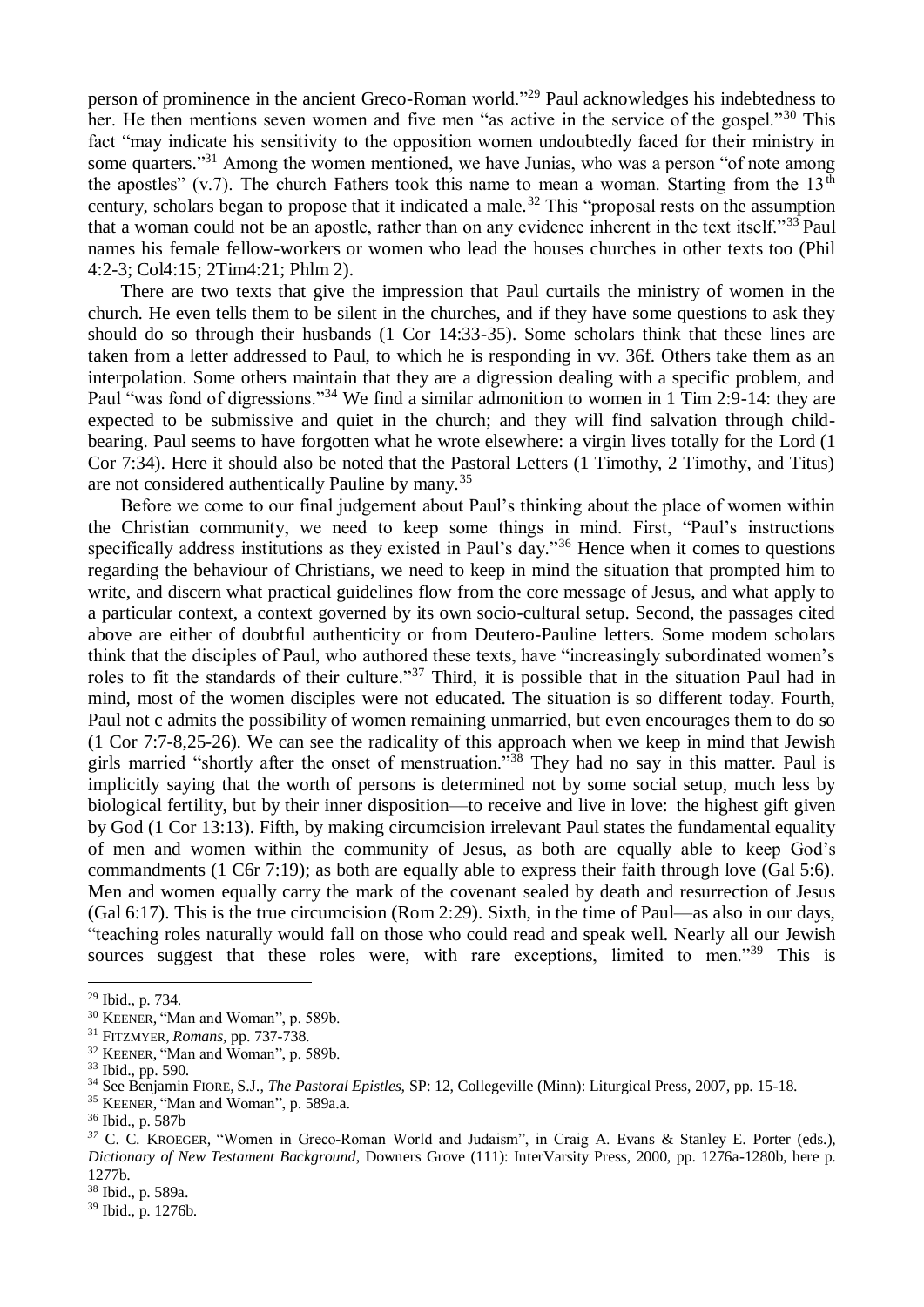understandable because in the Palestinian Jewish families of the New Testament era, "girls were afforded limited opportunities for education. They were schooled by their mothers in the household arts and in those parts of the law that dealt with purity issues and the responsibilities of women."<sup>40</sup> Thus most of them were not able to read and write. The situation was a little more liberal in the Diaspora communities. Seventh, Paul has many favourable comments to make about women, some of whom he cherishes as his co-workers. Here again he is far ahead of his times. In those days even in matters of religion women could be ignored. "Attendance at Jewish rites was allowed to women but not particularly encouraged, while men were carefully instructed from childhood in the faith of Israel and expected to participate in the services."<sup>41</sup>

Eighth, in Gal 3:28-29, Paul gives us a hermeneutical norm that should guide us to interpret whatever he says about women elsewhere in his writings: "For as many of you as were baptized into Christ have put on Christ. There is neither Jew nor Greek, there is neither slave nor free, there is neither male nor female; for you are all one in Christ Jesus." The "baptismal formula reflected" here,<sup>42</sup> is not merely a statement of Paul. The pairs we find here— Jew/Greek, slave/free, male/female—"were originally formulated in a baptismal liturgy of the early church."<sup>43</sup> We have already seen that circumcision was *the* mark of belonging to the Covenant People. Through our Baptism we put on Christ (3:27). Each one of us can say with Paul: "I bear on my body the marks of Jesus" (6:17). As this is enough "in Christ Jesus neither circumcision nor uncircumcision is of any avail, but faith working through love" (5:6). It is for this reason that all distinctions are subservient to the law of love. In the First Covenant circumcision was very important. This was a very special reason for men to claim a priority over women. Now this claim is no longer valid.

The reason why circumcision does not count is because in Jesus we are a new creation: "For neither circumcision counts for anything, nor uncircumcision, but a new creation" (6:15). Now Christ lives in us (2:20). We acquire "a new identity that lies beyond ethnic, social and sexual distinctions."<sup>44</sup> In the first creation woman and man needed each other to overcome their loneliness through marriage. "Now the answer to loneliness is not marriage, but rather the new-creational community that God is calling into being in Christ, the church marked by mutual love, as it is led by the Spirit of Christ."<sup>45</sup> What Paul was trying to tell the Galatians and all of us was that for our God it does not matter whether we are males or females. He insists that in the new community gathered by Jesus, we are all equal, "all one in Christ Jesus." Hence, we can safely conclude that Paul can be "ranked among the most progressive of ancient writers."<sup>46</sup>

#### **Other New Testament Texts**

There are still three texts that need our attention. We can oppress people by what we say and do or by our refusal to speak and act when we should. We have an instance of patriarchal oppression through silence in the Letter to the. Hebrews.<sup>47</sup> The author gives us a list of Old Testament figures whom he considers as models of faith. One name evokes an event in the Book of Judges. Deborah calls Barak and tells him that the Lord commands him to fight the Canaanites who are oppressing the Israelites. He agrees to go to war against the Canaanites only if she accompanies him. She agrees but tells him that even if he does go to fight, the road which he will take will not lead him to glory. Sisera, the leader of the enemies, is killed by a woman Jael (Judg 4:6-21). Yet only Barak is remembered among the great believers of the Old Testament (Heb 11:32). Deborah and Jael are conveniently forgotten. So too, Judith, Esther and Ruth are not mentioned. We have one woman,

<u>.</u>

<sup>40</sup> Ibid., p. 1279a.

<sup>41</sup> SCHOLER, "Women", 886a.

<sup>42</sup> Richard N. LONGENECKER, *Galatians,* WBC 41, Nelson Reference & Electronic, 1990, p. 155.

<sup>43</sup> J. Louis MARTYN, *Galatians,* AB: 33A, New York: Doubleday, 1997, p. 374.

<sup>44</sup> bid., p. 381

<sup>45</sup> Ibid., p. 592a.

<sup>&</sup>lt;sup>46</sup> We are not sure who wrote this letter, but "the author clearly was not Paul" (William L. LANE, "Hebrews", in Ralph P. Martins & Peter H. Davids, *Dictionary of the Later New Testament and Its Development,* Downers Grove (111.): InterVarsity Press, 1997, pp. 443a-458b, here p. 444a.

<sup>47</sup> J. Ramsey MICHAELS, *I Peter,* WBC: 49, Nashville: Thomas Nelson, 1988, p. 162.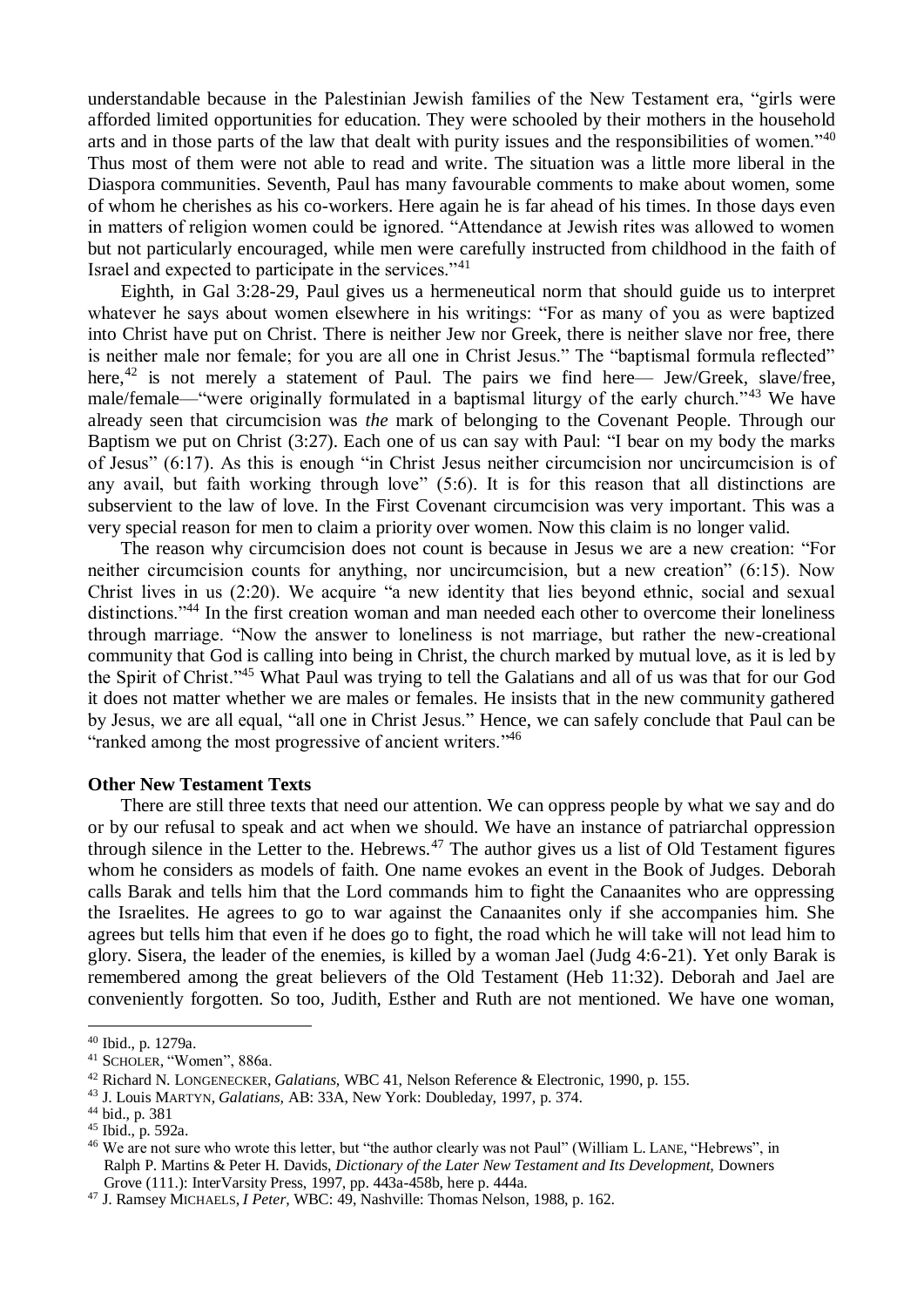Sara the wife of Abraham, figuring in the list. Her faith enabled her to fulfil the role assigned to her by patriarchy: she bore a son for her husband (v. 11). She is mentioned a few times more in the New Testament, but once again from a patriarchal perspective. Her barrenness did not prevent Abraham from trusting in the Lord (Rom 4:19; 9:9). She is a model wife, obedient to her husband (1 Pet 3:6).

The second passage is from the First Letter of Peter. The writer tells women that they should be submissive to their husbands. This may even bring about their conversion if they have not yet accepted baptism. He tries to give an added reason: they are children of Sarah, who was submissive to Abraham, whom she addressed as her lord. The letter tells the readers that a humble and quiet spirit is their real ornament, and that is very precious in God's sight (3:1-2, 4-6). The writer is quite patriarchal in his thinking, wanting wives to be submissive to their husbands, and trying to justify his position with some pious reasoning—a tactic so commonly followed by oppressive religious leaders. Granting that "there is nothing distinctly *feminine* about a 'humble and quiet spirit',"<sup>48</sup> the context in which this is presented as an ideal will make non-patriarchal readers uncomfortable. The patriarchal mindset of the author is also evident from the fact that he considers women the weaker sex (3:7). "The notion that women are 'weak,' or 'weaker' than men, was a common-place in the ancient world."<sup>49</sup> Educated women today would resent men trying to be protective towards them. They believe they can do equally well what men think they can.<sup>50</sup> Christians are called to be critical towards ideas that shape their society.<sup>51</sup> Wrong ideas generate unhealthy attitudes and lead to unethical behaviour. "Women have always been regarded as the weaker sex who had been and who continue to be trampled upon. This must change."<sup>52</sup> We are tempted to be violent and unfair towards people whom we consider weak and incapable of confronting us.

The third text found in the Book of Revelation disturbs me a lot of even legitimate sexual expression and experience seems to be rejected. The narrator tells us that he saw a crowd of men who bore the name of the Father of the Lamb on their foreheads. An unseen voice informs him that these men are virgins because they have not defiled (*melynô*) themselves with women. Therefore, they are the first fruits for God and the Lamb (14.4). Some commentators try to get out of the problem by saying that, following the Old Testament, the text is using the word *Parthenos* (virgin) as "a metaphor for fidelity to God."<sup>53</sup> Three comments need to be made here. First, even if we are dealing with metaphorical language, we need to remember that so often our words and images tell people more than what we say. They reveal our unarticulated attitudes. Second, the writer could have achieved his purpose by simply stating that the crowd the visionary saw consisted of virgins, without adding that they had not defiled themselves with women. Third, by saying that they had not defiled themselves with women, the author gives the impression that the people who bore the name of the Father were all men and that women were not counted among the first fruits for God and for the Lamb.

Other scholars think that the text "deals with *ritualpurity***. "**<sup>54</sup> This explanation could have been accepted were one to consider the Book of Revelation as a Jewish text, given the Fact that it has "strong ties to the Jewish Scriptures."<sup>55</sup> It is, however, a part of the Christian canon. Were we to

1

<sup>51</sup> Jennifer DKHAR, "Women are not the weaker sex", *The Shillong Times,* 9 March 2013, [http://www.theshillongtimes.com/2013/03/09/women-are-not-the-weaker-](http://www.theshillongtimes.com/2013/03/09/women-are-not-the-weaker-%20sex/) sex/; a.o 07-31-2013.

<sup>48</sup> Ibid., p. 169

<sup>&</sup>lt;sup>49</sup> Let me give just one example: "Today's women have achieved a goal that social commentators have inveighed against for centuries: economic independence." Sandra Tsing LOH, "The Weaker Sex", *The Atlantic*, October  $2012.$  [http://www.theatlantic.com/magazine/archive/2012/10/the-weaker-sex/309094/;](http://www.theatlantic.com/magazine/archive/2012/10/the-weaker-sex/309094/) a.o 07-31-2013.

<sup>&</sup>lt;sup>50</sup> Here we can learn from Mahatma Gandhi. He is reported to have said: "To call woman the weaker sex is a libel; it is man's injustice to woman. If by strength is meant brute strength, then, indeed, is woman less brute than man. If by strength is meant moral power, then woman is immeasurably man's superior. Has she not greater intuition, is she not more self-sacrificing, has she not greater powers of endurance, has she not greater courage? Without her, man could not be. If nonviolence is the law of our being, the future is with woman. Who can make a more effective appeal to the heart than woman?"

[\(http://www.goodreads.com/quotes/204536-to-](http://www.goodreads.com/quotes/204536-to-%20call-woman-the-weaker-sex-is-a-libel-it) call-woman-the-weaker-sex-is-a-libel-it; a.o 07-31 -2013.)

<sup>52</sup> "Jean-Louis D'ARAGON, "The Apocalypse", *JBC,* vol. 2, pp. 467-493, here p. 484b.

<sup>53</sup> David E. AUNE, *Revelation 6-16,* WBC: 52B, Nashville: Thomas Nelson, 1998, p. 810; emphasis in the original.

<sup>54</sup> Adela Yarbro COLLINS, "Revelation, Book of', *The Anchor Bible Dictionary,* vol. 5, pp. 694b-708a, here p. 695a <sup>55</sup> Ibid., p. 1010a.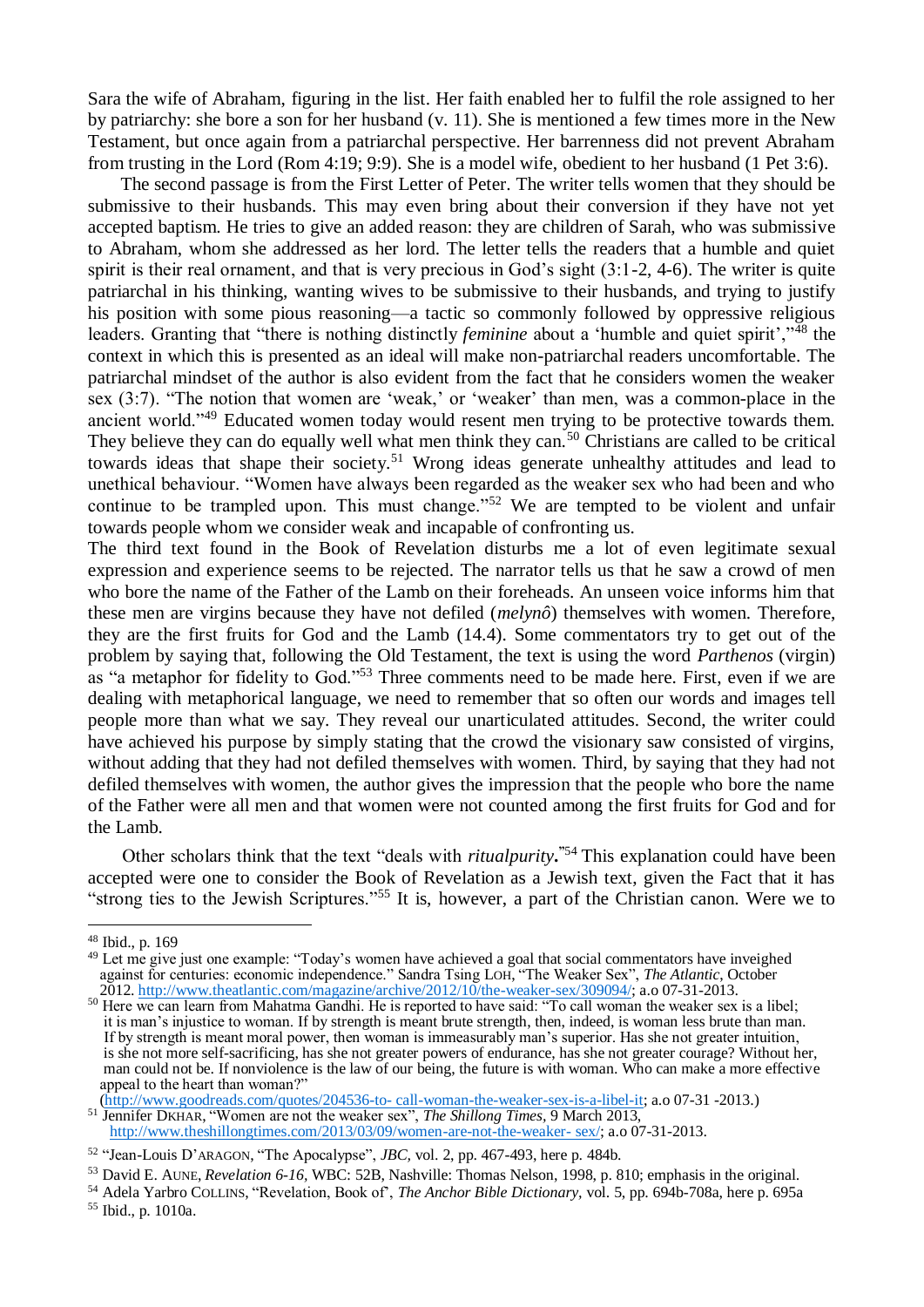accept the above explanation, then the writer had not really understood Jesus, who consistently disregarded all rules concerning ritual purity. I do not think that ritual concerns are so all-pervasive. Another possibility is that "this characterization of an ideal group reflected and reinforced tendencies toward the practice of sexual continence."<sup>56</sup> This explanation may be more acceptable, keeping in mind that some in the third century were uncomfortable with the Book of Revelation ' because it was "a favourite text of the Montanists."<sup>57</sup> Montanism was "a mid- to late-secondcentury apocalyptic and charismatic movement" that advocated "extreme asceticism."<sup>58</sup>

Even though the Old Testament is deeply patriarchal in its religious and social outlook, sexuality was seen as a gift of God, as a blessing. There was no place for celibacy in this culture. Jeremiah was the only Old Testament person who was asked not to marry, at least not in his country: "You shall not take a wife, nor shall you have sons or daughters in this place" (Jer 16:2). Here it was not because celibacy was a value in itself or sex was to be avoided. His remaining single was meant to be a parable in action: his people are heading for a doom (w.3-4). The obligation to marry and care for their family limited the options women had. At the same time, we have in the Old Testament three books that bear the name of women: Judith, Ruth and Esther. They walked beyond the patriarchal boundaries and created history. But patriarchy dies hard. These great women are almost forgotten by the succeeding generations.

By calling men and women to be eunuchs for God's kingdom, Jesus gives us a possibility that takes us much beyond our biological productivity. The way he went about showed that he treated women as his equals and enjoyed their company. He was once willing to learn from a woman who was not even a Jew. He loved children. He enjoyed parties. The love of husband and wife is a dim reflection of the love Jesus has for his church. The New Testament was composed at a time when even educated Jews believed that women were to be subject to their husbands in all matters. Josephus Flavius, an elder contemporary of Jesus, believed that thus "says the Scripture, 'A woman is inferior to her husband in all things.' Let her, therefore, be obedient to him; not so that he should abuse her, but that she may acknowledge her duty to her husband; for God hath given the authority to the husband."<sup>59</sup>

God refuses to follow these norms. He chose humble women to be the *first witnesses* of the greatest event in salvation history: Jesus' resurrection. He also made them the *first messengers* of the Good News. The New Testament community has its origin in their apostolic witness. "One can say that this fulfilled the words of the Prophet: I will pour out my spirit on all flesh; your sons and your daughters shall prophesy' (Joel 3:1 )."<sup>60</sup> Speaking about Mary Magdalene in his *De vita beatae Mariae Magdalenae,* Rabanus Maurus (780-856) said that Jesus sent Mary Magdalene as an apostle unto the apostles *("ad apostolos apostolam*"). In his commentary on the gospel of John, Thomas Aquinas said that she was the apostle of the apostles ("*apoltolorum apostola*")<sup>61</sup> In the community of Jesus women and men are equal. They equally share in the mission and ministry of Jesus.

People in power positions will not easily cede power to others. The revolutionary movement set in motion by prophets slowly gets also blunted as the establishment succeeds in domesticating it. This happened to the church of Jesus. Even Paul appears to be somehow governed by patriarchy: he ignores women in his list of the witnesses of Jesus' resurrection. Given the ambiguity of the New Testament, the old patriarchal mindset slowly returns, and a false asceticism is idealized. Virginity is seen as better than married life. This thinking was also fuelled by the belief that the end was near at hand. This negative tendency prepares the way for the return of full-blown patriarchy in the church. Many Christian writers for centuries will give the impression that sexual fulfilment is at the

<sup>56</sup> Ibid., p. 695a.

<sup>57</sup> "Montanism", Richard P. MCBRIEN (ed.), *HEC,* p. 890b.

<sup>58</sup> JOSEPHUS FLAVIUS, *Contra Apion* 2.25 [http://www.gutenberg.org/cache/epub/2849/pg2849.txt;](http://www.gutenberg.org/cache/epub/2849/pg2849.txt) a.o 31-07-2013. The text quoted by him is nowhere to be found in the Old Testament.

<sup>59</sup> JOHN PAUL II. *Mulieris Dignitatem,* no. 16.

<sup>60</sup> Ibid., endnote 38.

<sup>61</sup> JOHNSON, *Gospel of Luke,* p. 42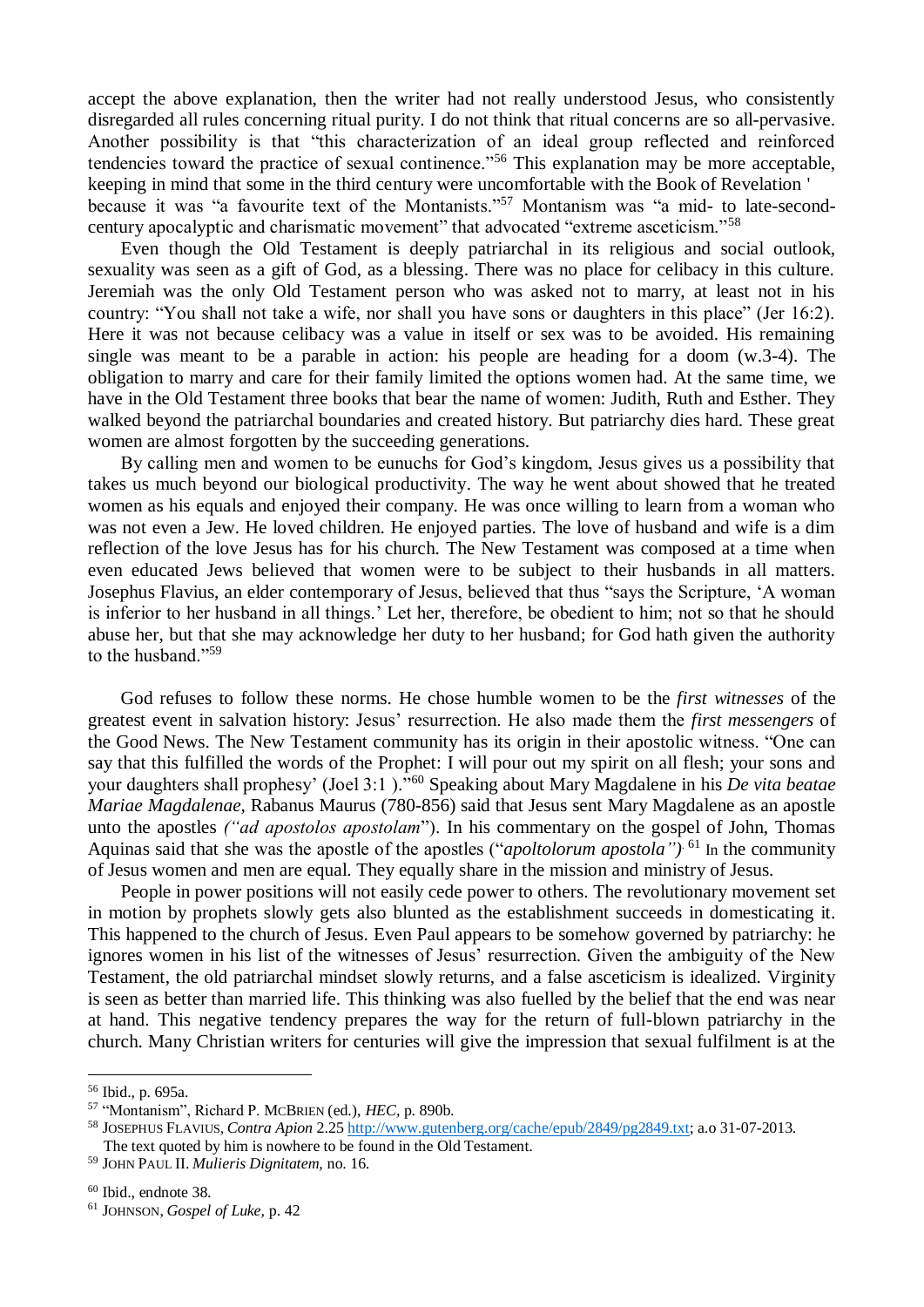most a concession, and women are second class citizens.

Before I conclude I wish to make two comments. First, our reading of the New Testament must be holistic. We need to hold together the tension it presents: No doubt, men dominate the narrative, but they do not have an exclusive role. Also a person may figure little in a narrative, but may have a much greater say in shaping that narrative. We do hear Paul boasting of all that he did for the gospel (2 Cor 11:1-12:10). We come across a woman, who "occupied a position of poverty and powerlessness in her society,"<sup>62</sup> and yet who makes an even greater claim. She is deeply conscious that generations to come will call her blessed, because God has done marvels for her. We have another woman who prepared Jesus for his burial; Jesus himself assures us that her memory will be part of the Gospel (Mk 14:9). Jesus had very good reasons for making that claim on her behalf.

The woman's insight about Jesus and her love for him stand in sharp contrast to the attitude of the chief priests and elders... and to the attitude of Judas... She is also contrasted with Jesus' own disciples who see her action as a waste of money that could be given to the poor. Only Jesus sees the timeliness [and the timelessness] of her action as preparation for his burial.<sup>63</sup>

Yes, her action was timeless, because only people who see beyond the present can truly wish to be pilgrims. That is the only way we can be the church of Jesus.

Mary, the mother of Jesus and the nameless Samaritan woman cannot be ignored: with their feminine intuitive sense they saw the future. They will continue to remind us that in Jesus God made patriarchy stand on its head. For too long a time men have called the shots. They have determined what Scripture means. They have formulated the dogmas that have to be accepted without question. They have formulated laws that are meant to guide people, but not without advantage to themselves. It is time we allow women to talk more. It is time we men learn to listen.<sup>64</sup> This is Important because "from the beginning of Christ's mission, women show to him and to his mystery a special sensitivity which is characteristic of their femininity."<sup>65</sup> By listening to women we will understand Jesus more deeply. Then we will intuit better the tomorrow God wants to give us today. Then we will be pilgrims, constantly crossing narrow boundaries we have created for ourselves.

Second, however strong patriarchy may become, it cannot suppress history. We believe that God's salvific revelation is through an event within history. "Once we forget the divine presence in that history and our lives, we may be merely manipulating concepts in our minds."<sup>66</sup>1 am aware it is not possible to know the full history of Jesus who lived two thousand years ago. But we know enough about his life and teaching to provide us the guidance we need in understanding the New

*<sup>62</sup>* HARRINGTON, *The Gospel of Matthew,* p. 364.

<sup>&</sup>lt;sup>63</sup> On 22 and 23 March 2014, I was in Jharsaguda (Orissa) to help out in a seminar: "Paradigm Shift in Vatican II; Implications for Women." There were more than eighty participants, mostly women. Almost all of them were natives of Orissa. On the 23rd (Sunday) the women wanted to act out the gospel (Jesus and the Samaritan Woman) during Mass. I have always seen the woman as having a loose character. The women actors came out with their own interpretation. When Jesus accused the woman of having five husbands, she corrected him: "No, not five but seven!" Then seven women, carrying placards, walked to the stage in front of the altar. The Samaritan was not a loose woman, going from lover to lover. She was the victim of exploitation, and she went from man to man for shelter, only to be exploited again. The seven placards explained her plight. 1. Her parents were poor and unable to provide her dowry They married her to a lame man. This guy was a loner. He wanted the woman in bed not only at night but also during the day. She had to do all the house work by herself. 2. She ran away and the guy with whom she took shelter wanted her to engage in unnatural sex. 3. The next man was running a brothel together with his wife. 4. The fourth man was an alcoholic. He came home drunk and beat her. 5. Then she fell in the hands of a man distilling liquor on the quiet. She was forced to carry it after nightfall to his clients. On two occasions she was accosted by the police who told her either to give them money or do what they wanted—*intelligenti pauca.* 6. Thereafter an elderly couple got her married to their son. He was impotent and wanted to hide his limitation by trying to get her pregnant through some relative of his. 7. The man with whom she was living now was twice her age! This interpretation was an eye-opener for me. Johannine scholars may not quite approve this interpretation, but they will surely appreciate fact that the women chose the number 'seven'. The Samaritan woman's cup of sorrow was brimming over.

<sup>64</sup> JOHN PAUL II*, Mulieris Dignitatem*, no. 16.

<sup>65</sup> Gerald O'COLLINS, *The Tripersonal God: Understanding and Interpreting the Trinity,* New York: Paulist press, 1999, p. 200.

<sup>66</sup>John P. MEIER, *The Mission of Christ and His Church: Studies in Christology* and Ecclesiology, *Wilmington (Delaware): Michael Glazier, 1990, p. 41.*